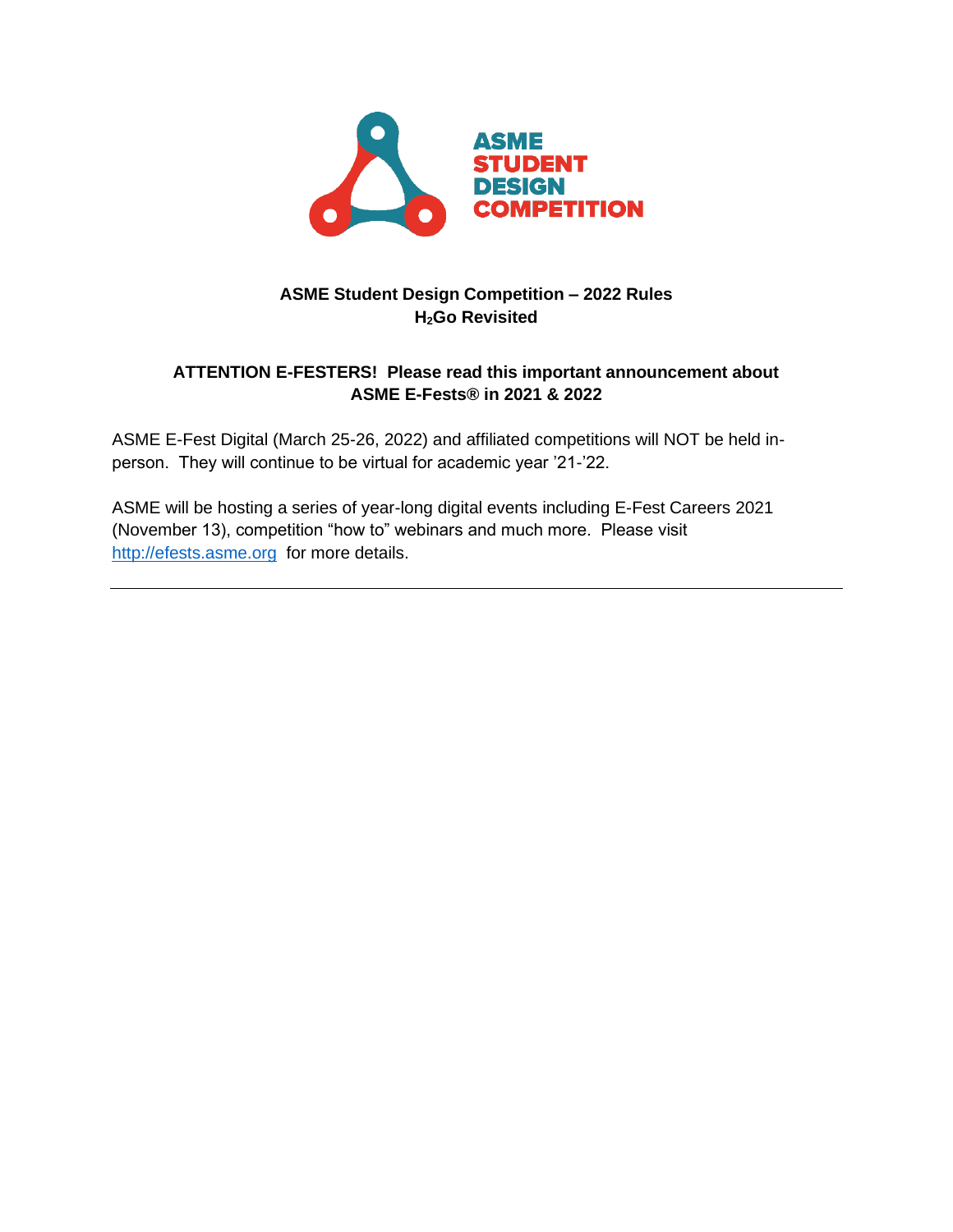## **ASME Student Design Competition – 2022 Rules H2Go – Revisited**

We are modifying a competition from a decade ago (2011), the basis for which revolves around a water-propelled vehicle. The interest in renewable energy applications has risen to new heights since the competition was first run. In the 2011 rules, we stated that: "Devices to convert and store this energy could be created and an untapped and readily available energy source utilized. In addition, the water itself could be stored for a variety of everyday uses."

Your challenge this year is to design a scaled, proof-of-concept prototype for water energy conversion. Your prototype will propel your vehicle by converting the potential energy of water that you will manually load into your device. Using that water as the power to propel your vehicle, your goal is to transport the water and unload as much water with your remotely controlled vehicle to a water delivery area in 15 minutes. *The validation of your design is scheduled to take place over several weeks in March, prior to the E-Fest Digital on March 25- 26, 2022. See below for the details and event timing.*

**General Rules**: team eligibility, overall design setup and constraints:

- 1. Students participating in the competition must be undergraduate engineering students (any engineering discipline is allowed) and must be ASME student members. There is no limit on the number of students on a team or the number of teams from a school. Each student may only participate on one team (contribute to one device) – participants from schools fielding more than one team will be asked to affirm this at the competition.
- *2.* Teams **must provide a rigid sizing box with a top** for the device. This box must be 50 cm x 50 cm x 50 cm (internal dimensions) or smaller. Teams will be required to verify box dimensions and that their device fits within the storage box in a submission video prior to the virtual competition.
- 3. The competition will take place in three stages, requiring teams to submit videos to ASME: 1) testing setup, 2) description and preliminary operation, and 3) the virtual competition for actual scoring. Design modifications are allowed until the final stage.
- 4. Teams must construct their own demonstration field which must be a 3-meter by 3-meter space marked on the floor by tape (see Figure 1). The devices must stay within the tape during demonstration. The field will have a  $\frac{1}{2}$  meter x  $\frac{1}{2}$  meter water filling area and a similar sized water delivery area.
- 5. Teams must build a device propelled by energy generated from the water manually poured into the device at the start of the round. The device must be completely powered by the potential energy of the water, and no other initially stored energy (such as electrical energy, pre-loaded springs or weights, or compressed gas).
- 6. Devices may use a battery powered system to run all device *control* functions: steering, braking, deploying water collection systems, opening or closing valves, etc. An RC remote controller should be operated by one team member to control the movement of the device. The remote controller may have its own battery. We encourage teams to use rechargeable batteries wherever possible, but they are not required.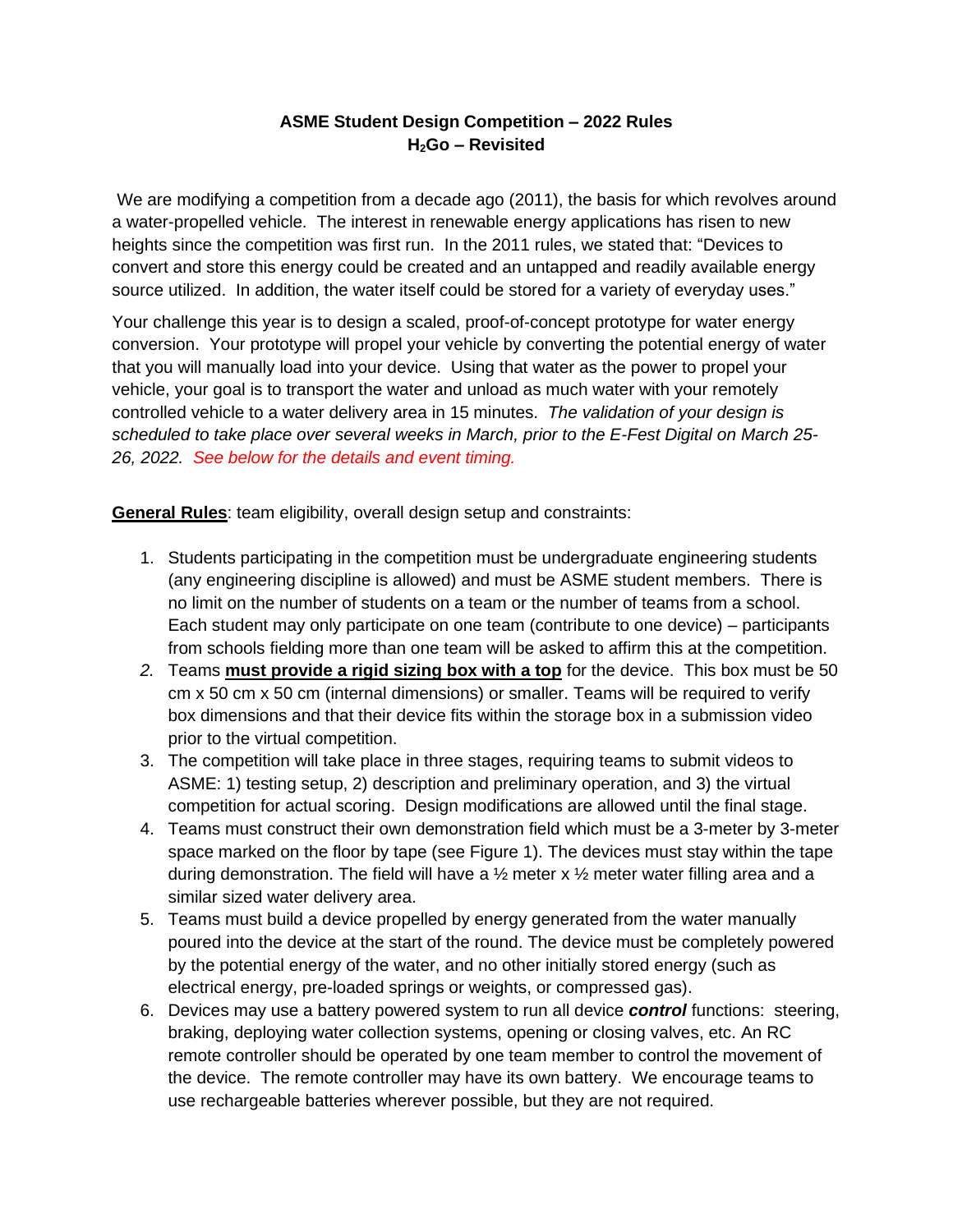- 7. Teams will provide water and all containers to fill, capture and measure the water that is transported from the Water Loading Area to the Water Unloading Area. Water must be transported across the playing field in a vehicle which must remain on the ground until the water has been unloaded. Teams may provide a water capture container to drain the water from the vehicle when it is within the Unloading Area. Opening and closing drain valves can be done either manually or remotely. The water capture container can then be lifted and manually poured into an unaltered commercial measuring container with clear volume markings in milliliters (mL).
- 8. Each demonstration will begin with the device in the rigid sizing box near the Water Loading Area. One team member may remove the device and place it within the Loading Area and fill the device with any amount of water desired. Once the device leaves the Loading Area it may not be touched until it reaches the Unloading Area.



**Figure 1: Playing Field** (3 m x 3 m overall size)

*(\*Loading, Unloading and Bonus Target areas are ½ m x ½ m)*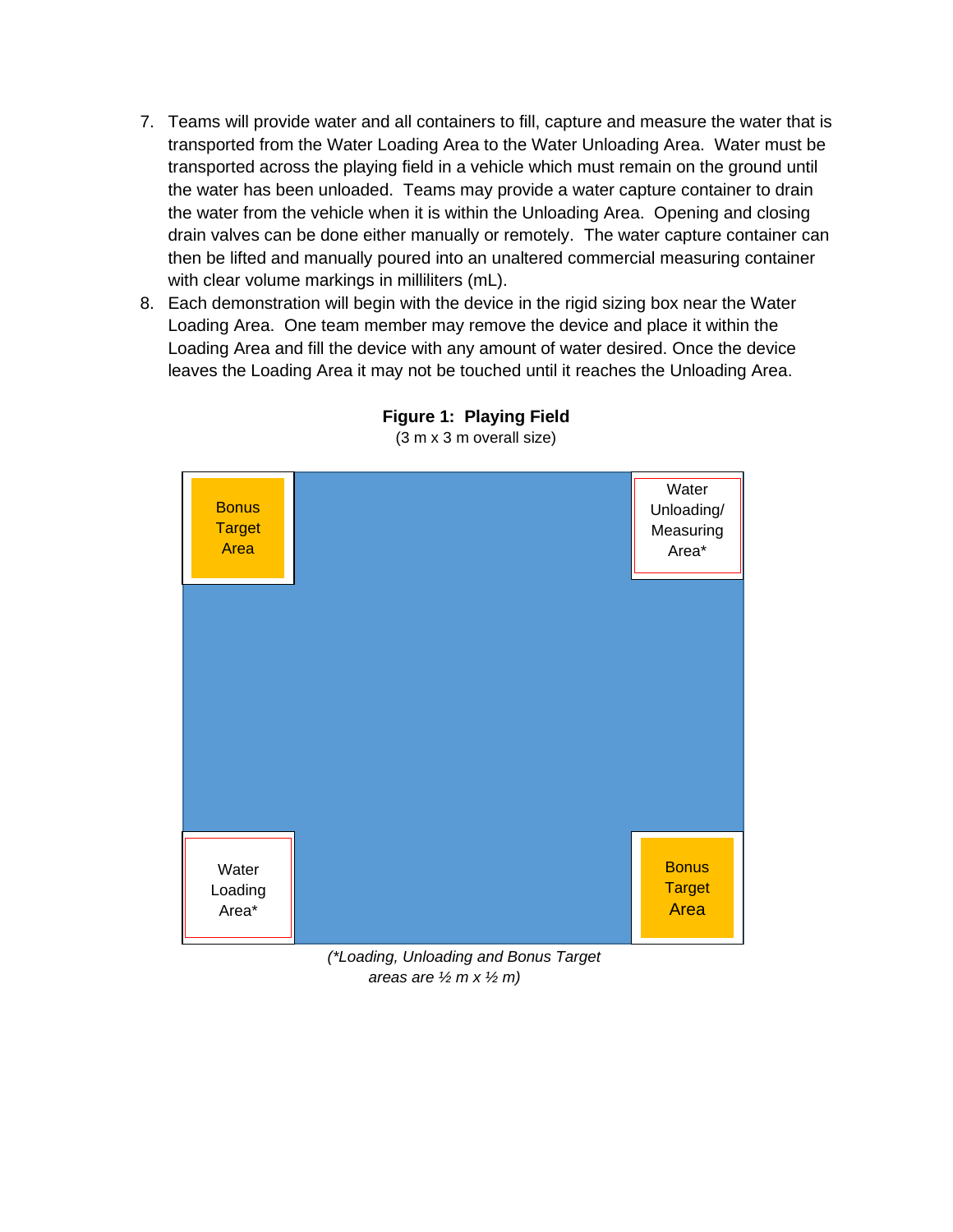**March 4, 2022 Deliverables:** testing setup compliance and design evaluation

- 9. By 11:59 pm US EST March 4, registered teams must submit a video that validates the requirements of the competition: clearly verify the Playing Field and Sizing Box with dimensions, and the water collection and measurement systems by the Unloading Area.
- 10. The description of the device and its operation are not required at this time, as it will be part of the March 11 video.
- 11. Teams are also requested to submit a  $2<sup>nd</sup>$  design validation video on March 4. This is not required, but a bonus factor based on the judges score of the design validation video will be used in the competition scoring. This 10-minute video or PowerPoint presentation with voice over should describe the team design process and should cover:
	- o the design process and decisions made during the project
	- the description of the final device and its unique qualities
	- $\circ$  the procedures taken by the team to test during the fabrication of the device and ongoing validation and refinements in preparation for the competition
- 12. Teams that submit a design video will be scored from 0 to 10. This score will be incorporated into a Design Scoring Factor used to calculate the final device score for the competition as follows:

### *Design Scoring Factor = 1 + (Judges Score)/100*

**March 11, 2022 Deliverable:** device operation and initial performance

- 13. By 11:59 pm US EST March 11, registered teams that submitted an approved Competition Compliance video on March 4 will create and submit a video of their device operating on their Playing Field.
- 14. At the start of the video, a team member will take the device from the sizing box, and briefly explain how the device will operate.
- 15. The device operator will then fill the device with water and remotely drive the device to the Water Unloading Area.
- 16. The device must fit inside the Sizing Box when it is set in the Water Loading Area, however, it is an allowable control function to remotely alter the device size as long as it does not touch the ground outside the Loading Area boundary.
- 17. For this Preliminary Device testing, each team will have no more than 5 minutes after describing the device to fill the water, remotely control the device to the Water Unloading Area, and deposit some water into the collection container.
- 18. Teams should clearly show a timer on their video when device filling begins, and end the video showing the final elapsed five-minute time, and also show the measured water captured. The video of the timed run and the measuring of the captured water should be recorded in one continuous take, without cut-a-ways or time skips.
- 19. In order to qualify for the final round of the competition, teams must successfully move their device to the Unloading Area powered by water and deposit some amount of water; the measurement of water volume will only count in the final round and March 18.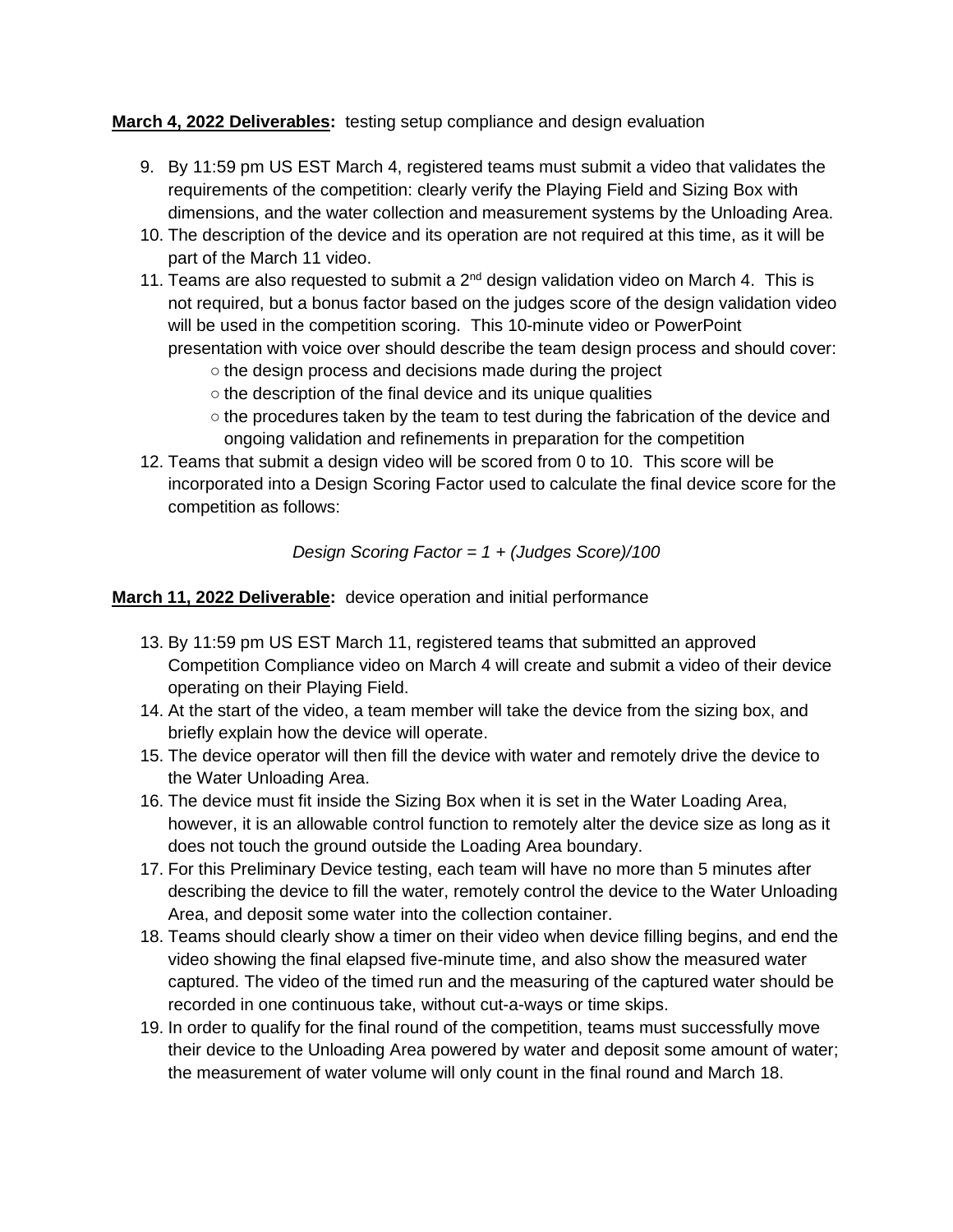#### **March 18, 2022 Deliverable:** *competition scoring round*

- 20. By 11:59 pm US EDT March 18, teams must operate, record and upload their video with their device performing to transport water for competition scoring. By March 17 all qualified teams will be given a unique identification sheet that they must show at the start of their performance video. This will ensure that all teams are running their final demonstration on the same day, and have the same amount of time to operate.
- 21. For the final demonstration, teams will have 15 minutes to transport as much water as possible from the Water Loading Area to the collection system at the Water Unloading Area. Teams can make as many trips as they wish within the 15 minutes time period.
- 22. The demonstration score for each trip is the amount of water (measured in mL) moved from the Water Loading Area to the Water Unloading Area and collected in the measuring container with the following score adjustments:

*Trip Score = (Design Scoring Factor)\*(Return Bonus)\*(Target Bonus)\* (mL of Water)*

- 23. Water can be manually or remotely removed from the device to a collection container. The collection container can be manually emptied into the measurement container. At all times, the device itself may not be lifted, shifted, or otherwise moved from the ground during this process.
- 24. The *Design Scoring Factor* was explained in #12
- 25. The *Return Bonus* = 2 if a team is able to remotely drive the vehicle from the Loading Area to the Unloading Area and also drive back to the Loading Area remotely using water power after removing water for scoring. Water can only be added in the Loading Area. Teams can decide to manually return their device to the Loading Area after all desired water has been moved to the collection container for measurement; the Return Bonus score = 1 when the vehicle is returned manually.
- 26. If the vehicle attempts to return but does not make it all the way to the Loading Area, the operator may manually place the vehicle in the Loading Area and start a new trip. The Return Bonus = 1 if this happens.
- 27. The *Target Bonus* = 1.25 if a team passes any part of their vehicle over either of the Bonus Target Areas (Figure 1) when going from the Loading Area to the Unloading Area. There is no extra bonus to go to both Target Areas, and there is no extra bonus to visit the Target Area again on a return trip if teams are attempting to earn the Return Bonus; the Target Bonus score  $= 1$  if teams go straight from the Loading to the Unloading Area.
- 28. A team's total points for the competition will be the sum of all Trip Scores within the 15 minute time limit.
- 29. The top three places will be awarded prizes. Any ties will be broken based on the amount of water transported in 15 minutes – with no bonus adjustment factors.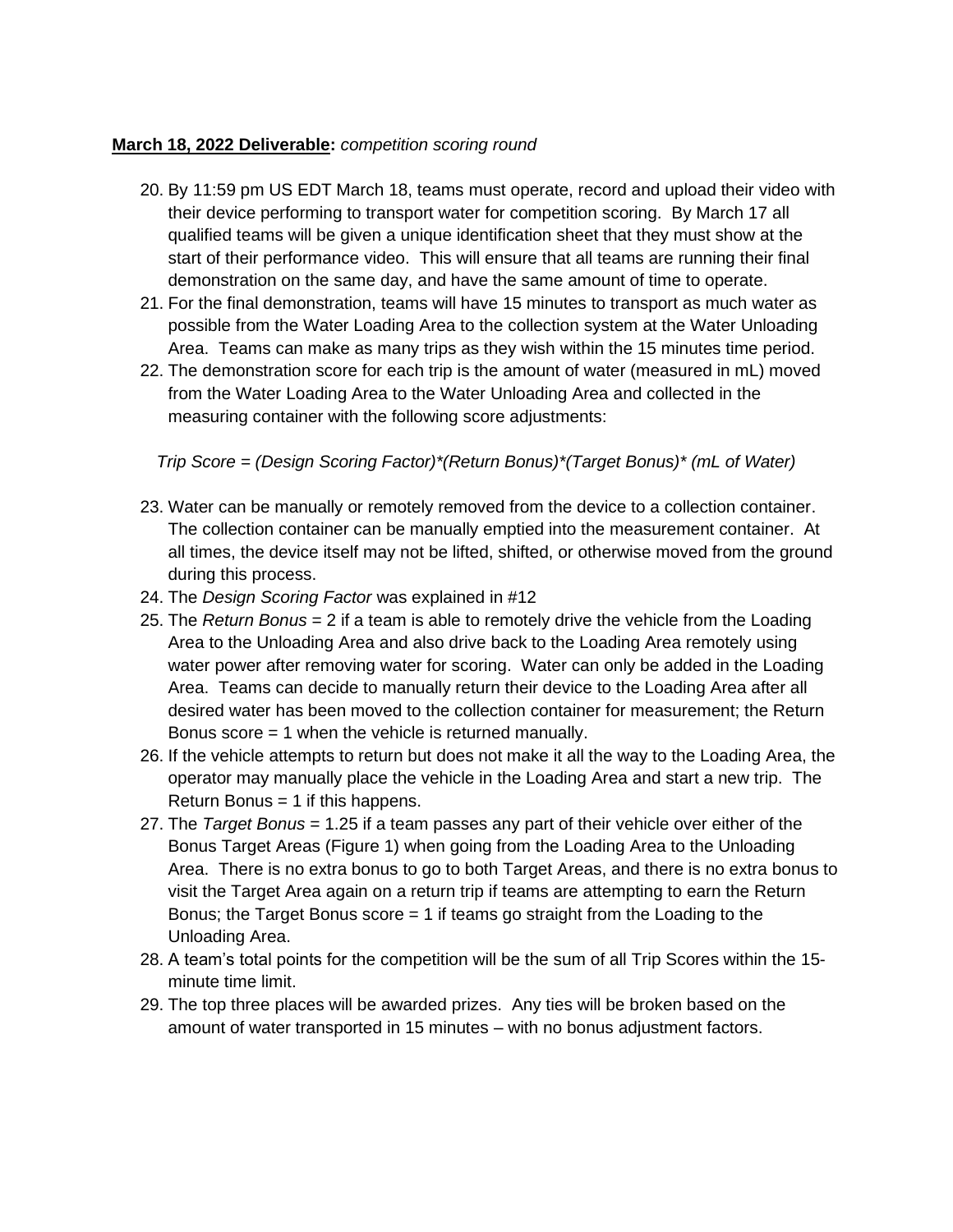## **Activity Timing for 2022 SDC E-Fest Digital Competition**

The delivery dates for the activities associated with the 2022 virtual Student Design Competition are summarized below:

*To be eligible to submit a Competition Compliance video, teams must have registered for the E-Fest Digital.*

- (Required) Compliance with Competition requirements March 4, 2022 (11:59 p.m. US EST)
	- $\circ$  Teams must submit a video of their competition setup as detailed in above competition rule #9.
- (*Optional*) Preliminary Design Review March 4, 2022 (11:59 p.m. US EST)
	- $\circ$  Teams may submit a 10-minute video or PowerPoint presentation as explained in above competition rules #11 and 12.
	- o While this is not required, it will earn teams a scoring bonus in the competition.

*To be eligible to submit a 2nd initial performance video, teams must have received confirmation from ASME SDC that their Competition Compliance video was approved.*

• (Required) Preliminary Device Performance March 11, 2022 (11:59 p.m. US EST)  $\circ$  Teams must submit a video as detailed in above competition rules #13 to 19.

*To be eligible to submit the scoring performance video, teams must have received confirmation from ASME SDC that their initial performance video was approved.*

- (Required) "Live" Scoring Competition March 18, 2022 (11:59 p.m. US EDT)
	- o All teams will be given instructions for identifying their device and must operate their devices as detailed in above rules #20 to 29.
	- $\circ$  Teams will have 15 minutes to operate their device, recording and uploading their video with their final performance.

*The videos submitted on March 18 will be scored by ASME SDC judges to determine the top 3 place teams. These results will be announced during the awards ceremony on March 26th (time TBA) during E-Fest Digital.*